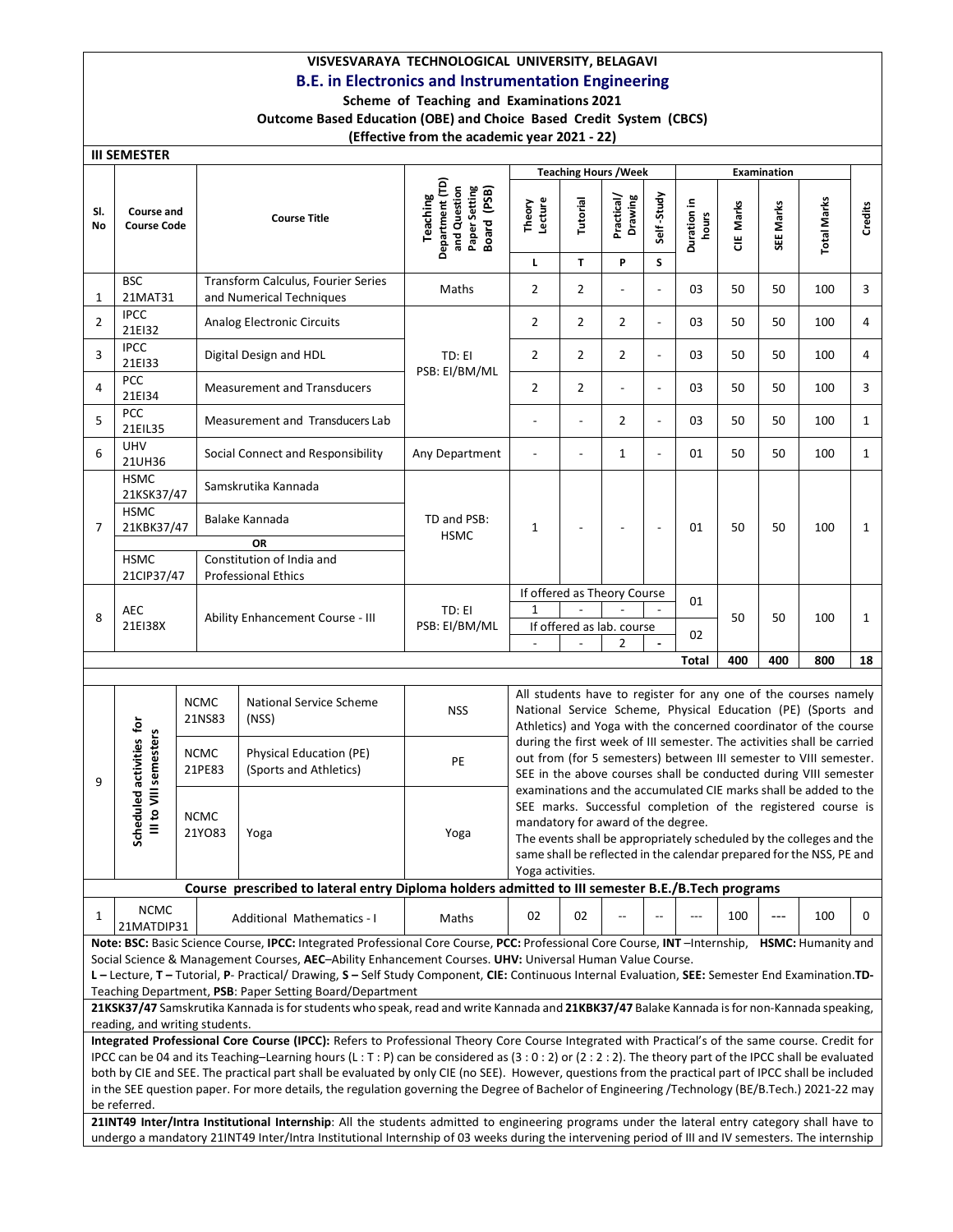shall be slated for CIE only and will not have SEE. The letter grade earned through CIE shall be included in the IV semester grade card. The internship shall be considered as a head of passing and shall be considered for vertical progression and for the award of degree. Those, who do not take up / complete the internship shall be declared fail and shall have to complete during subsequently after satisfying the internship requirements. The faculty coordinator or mentor shall monitor the students' internship progress and interact with them for the successful completion of the internship.

### Non-Credit Mandatory Courses (NCMC):

### (A) Additional Mathematics I and II:

(1) These courses are prescribed for III and IV semesters respectively to lateral entry Diploma holders admitted to III semester of B.E./B.Tech., programs. They shall attend the classes during the respective semesters to complete all the formalities of the course and appear for the Continuous Internal Evaluation (CIE). In case, any student fails to register for the said course/fails to secure the minimum 40 % of the prescribed CIE marks, he/she shall be deemed to have secured an F grade. In such a case, the student has to fulfill the course requirements during subsequent semester/s to earn the qualifying CIE marks. These courses are slated for CIE only and have no SEE.

(2) Additional Mathematics I and II shall not be considered for vertical progression as well as for the calculation of SGPA and CGPA, but completion of the courses shall be mandatory for the award of degree.

(3) Successful completion of the courses Additional Mathematics I and II shall be indicated as satisfactory in the grade card. Non-completion of the courses Additional Mathematics I and II shall be indicated as Unsatisfactory.

### (B) National Service Scheme/Physical Education (Sport and Athletics)/ Yoga:

(1) Securing 40 % or more in CIE, 35 % or more marks in SEE and 40 % or more in the sum total of CIE + SEE leads to successful completion of the registered course.

(2) In case, students fail to secure 35 % marks in SEE, they have to appear for SEE during the subsequent examinations conducted by the University. (3) In case, any student fails to register for NSS, PE or Yoga/fails to secure the minimum 40 % of the prescribed CIE marks, he/she shall be deemed to have not completed the requirements of the course. In such a case, the student has to fulfill the course requirements during subsequent semester/s to earn the qualifying CIE marks.

(4) Successful completion of the course shall be indicated as satisfactory in the grade card. Non-completion of the course shall be indicated as Unsatisfactory.

(5)These courses shall not be considered for vertical progression as well as for the calculation of SGPA and CGPA, but completion of the courses shall be mandatory for the award of degree.

|         | <b>Ability Enhancement Course - III</b>                                                  |         |                                            |
|---------|------------------------------------------------------------------------------------------|---------|--------------------------------------------|
| 21EI381 | Static & Dynamic Characteristics and Error Analysis in<br><b>Instrumentation Systems</b> | 21EI383 | Digital Design Lab using Pspice / MultiSIM |
| 21EI382 | Network Analysis                                                                         | 21EI384 | AEC Lab using Pspice / MultiSIM            |
|         |                                                                                          |         |                                            |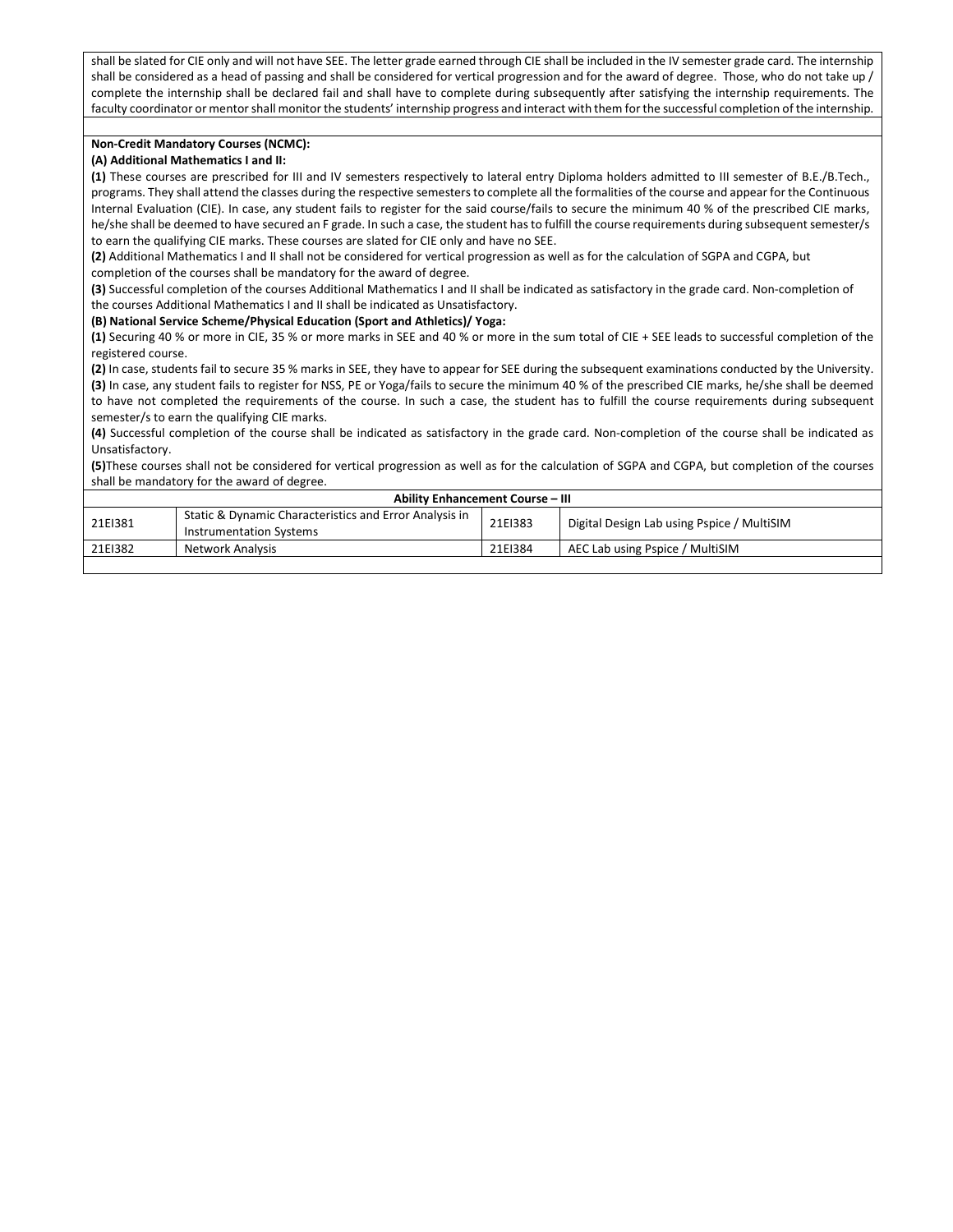# VISVESVARAYA TECHNOLOGICAL UNIVERSITY, BELAGAVI

# B.E. in Electronics and Instrumentation Engineering

### Scheme of Teaching and Examinations 2021 Outcome-Based Education(OBE) and Choice Based Credit System (CBCS)

# (Effective from the academic year 2021 - 22)

 $\overline{I}$ 

| <u>IV SEIVIESTER</u> |                                                        |                                                                                                                                                                                                                                                                                                                                                                                                                                                                                                                                                                                                                    |                                                                             |                                |                                                                               | <b>Teaching Hours / Week</b>                                                                                                                                                                                             |                          |                         |                         | Examination |                    |                |
|----------------------|--------------------------------------------------------|--------------------------------------------------------------------------------------------------------------------------------------------------------------------------------------------------------------------------------------------------------------------------------------------------------------------------------------------------------------------------------------------------------------------------------------------------------------------------------------------------------------------------------------------------------------------------------------------------------------------|-----------------------------------------------------------------------------|--------------------------------|-------------------------------------------------------------------------------|--------------------------------------------------------------------------------------------------------------------------------------------------------------------------------------------------------------------------|--------------------------|-------------------------|-------------------------|-------------|--------------------|----------------|
| SI.<br>No            | <b>Course and</b><br><b>Course Code</b>                | <b>Course Title</b>                                                                                                                                                                                                                                                                                                                                                                                                                                                                                                                                                                                                | Department (TD)<br>Paper Setting<br>and Question<br>Board (PSB)<br>Teaching | Lecture<br>Theory<br>L         | <b>Tutorial</b><br>T.                                                         | Practical/<br>Drawing<br>P                                                                                                                                                                                               | Self-Study<br>S          | ⊇.<br>Duration<br>hours | Marks<br>$\overline{a}$ | SEE Marks   | <b>Total Marks</b> | Credits        |
| 1                    | <b>BSC</b><br>21MAT41                                  | Complex Analysis, Probability and<br><b>Statistical Methods</b>                                                                                                                                                                                                                                                                                                                                                                                                                                                                                                                                                    | Maths                                                                       | $\overline{2}$                 | $\overline{2}$                                                                | L,                                                                                                                                                                                                                       | $\overline{a}$           | 03                      | 50                      | 50          | 100                | 3              |
| $\overline{2}$       | <b>IPCC</b><br>21EI42                                  | <b>Embedded Controllers</b>                                                                                                                                                                                                                                                                                                                                                                                                                                                                                                                                                                                        |                                                                             | $\overline{2}$                 | $\overline{2}$                                                                | $\overline{2}$                                                                                                                                                                                                           | $\overline{a}$           | 03                      | 50                      | 50          | 100                | 4              |
| 3                    | <b>IPCC</b><br>21EI43                                  | Java Programming                                                                                                                                                                                                                                                                                                                                                                                                                                                                                                                                                                                                   | TD: EI<br>PSB: EI/BM/ML                                                     | $\overline{2}$                 | $\overline{2}$                                                                | $\overline{2}$                                                                                                                                                                                                           | $\overline{a}$           | 03                      | 50                      | 50          | 100                | 4              |
| 4                    | <b>PCC</b><br>21EI44                                   | Signal Conditioning and Data<br><b>Acquisition Circuits</b>                                                                                                                                                                                                                                                                                                                                                                                                                                                                                                                                                        |                                                                             | $\overline{2}$                 | $\overline{2}$                                                                | $\overline{a}$                                                                                                                                                                                                           | $\overline{\phantom{0}}$ | 03                      | 50                      | 50          | 100                | 3              |
| 5                    | <b>AEC</b><br>21BE45                                   | <b>Biology For Engineers</b>                                                                                                                                                                                                                                                                                                                                                                                                                                                                                                                                                                                       | BT, CHE, PHY                                                                | $\overline{2}$                 | $\overline{\phantom{a}}$                                                      | $\overline{a}$                                                                                                                                                                                                           | $\overline{\phantom{0}}$ | 02                      | 50                      | 50          | 100                | $\overline{2}$ |
| 6                    | <b>PCC</b><br>21EIL46                                  | Signal Conditioning and Data<br><b>Acquisition Circuits Lab</b>                                                                                                                                                                                                                                                                                                                                                                                                                                                                                                                                                    | TD: EI<br>PSB: EI/BM/ML                                                     |                                | $\overline{\phantom{a}}$                                                      | $\overline{2}$                                                                                                                                                                                                           | $\overline{a}$           | 03                      | 50                      | 50          | 100                | $\mathbf{1}$   |
| 7                    | <b>HSMC</b><br>21KSK37/47<br><b>HSMC</b><br>21KBK37/47 | Samskrutika Kannada<br>Balake Kannada                                                                                                                                                                                                                                                                                                                                                                                                                                                                                                                                                                              |                                                                             | 1                              | $\overline{a}$                                                                |                                                                                                                                                                                                                          |                          | 01                      | 50                      | 50          | 100                | $\mathbf{1}$   |
|                      | <b>HSMC</b><br>21CIP37/47                              | <b>OR</b><br>Constitution of India &<br>Professional Ethics                                                                                                                                                                                                                                                                                                                                                                                                                                                                                                                                                        | <b>HSMC</b>                                                                 |                                |                                                                               |                                                                                                                                                                                                                          |                          |                         |                         |             |                    |                |
| 8                    | <b>AEC</b><br>21EI48X                                  | <b>Ability Enhancement Course-IV</b>                                                                                                                                                                                                                                                                                                                                                                                                                                                                                                                                                                               | TD: EI<br>PSB: EI/BM/ML                                                     | $\mathbf{1}$<br>$\blacksquare$ | If offered as theory<br>Course<br>$\blacksquare$<br>If offered as lab. course |                                                                                                                                                                                                                          |                          | 01<br>02                | 50                      | 50          | 100                | $\mathbf{1}$   |
| 9                    | <b>UHV</b><br>21UH49                                   | Universal Human Values                                                                                                                                                                                                                                                                                                                                                                                                                                                                                                                                                                                             | Any<br>Department                                                           | $\mathbf{1}$                   |                                                                               | 2                                                                                                                                                                                                                        |                          | 01                      | 50                      | 50          | 100                | $\mathbf{1}$   |
| 10                   | INT<br>21INT49                                         | Inter/Intra Institutional Internship                                                                                                                                                                                                                                                                                                                                                                                                                                                                                                                                                                               | Evaluation By<br>the appropriate<br>authorities                             | Completed<br>semester.         |                                                                               | during<br>intervening period of II<br>and III semesters<br>students admitted to first<br>year of BE./B.Tech and<br>during the intervening<br>period of III and<br>semesters by Lateral entry<br>students admitted to III | the<br>by<br>- IV        | 3                       | 100                     |             | 100                | $\overline{2}$ |
|                      |                                                        |                                                                                                                                                                                                                                                                                                                                                                                                                                                                                                                                                                                                                    |                                                                             |                                |                                                                               |                                                                                                                                                                                                                          |                          | Total                   | 550                     | 450         | 1000               | 22             |
|                      |                                                        | Course prescribed to lateral entry Diploma holders admitted to III semester of Engineering programs                                                                                                                                                                                                                                                                                                                                                                                                                                                                                                                |                                                                             |                                |                                                                               |                                                                                                                                                                                                                          |                          |                         |                         |             |                    |                |
| 1                    | <b>NCMC</b><br>21MATDIP41                              | <b>Additional Mathematics - II</b>                                                                                                                                                                                                                                                                                                                                                                                                                                                                                                                                                                                 | Maths                                                                       | 02                             | 02                                                                            |                                                                                                                                                                                                                          |                          |                         | 100                     | --          | 100                | 0              |
|                      |                                                        | Note: BSC: Basic Science Course, IPCC: Integrated Professional Core Course, PCC: Professional Core Course, AEC -Ability Enhancement Courses,<br>HSMC: Humanity and Social Science and Management Courses, UHV- Universal Human Value Courses.<br>L-Lecture, T-Tutorial, P- Practical/ Drawing, S-Self Study Component, CIE: Continuous Internal Evaluation, SEE: Semester End Examination.<br>21KSK37/47 Samskrutika Kannada is for students, who speak, read and write Kannada and 21KBK37/47 Balake Kannada is for non-Kannada speaking,                                                                         |                                                                             |                                |                                                                               |                                                                                                                                                                                                                          |                          |                         |                         |             |                    |                |
|                      | reading, and writing students.<br>be referred.         | Integrated Professional Core Course (IPCC): Refers to Professional Theory Core Course Integrated with Practical's of the same course. Credit for<br>IPCC can be 04 and its Teaching - Learning hours (L: T: P) can be considered as (3: 0: 2) or (2: 2: 2). The theory part of the IPCC shall be evaluated<br>both by CIE and SEE. The practical part shall be evaluated by only CIE (no SEE). However, questions from practical part of IPCC shall be included in<br>the SEE question paper. For more details the regulation governing the Degree of Bachelor of Engineering /Technology (BE/B.Tech.) 2021-22 may |                                                                             |                                |                                                                               |                                                                                                                                                                                                                          |                          |                         |                         |             |                    |                |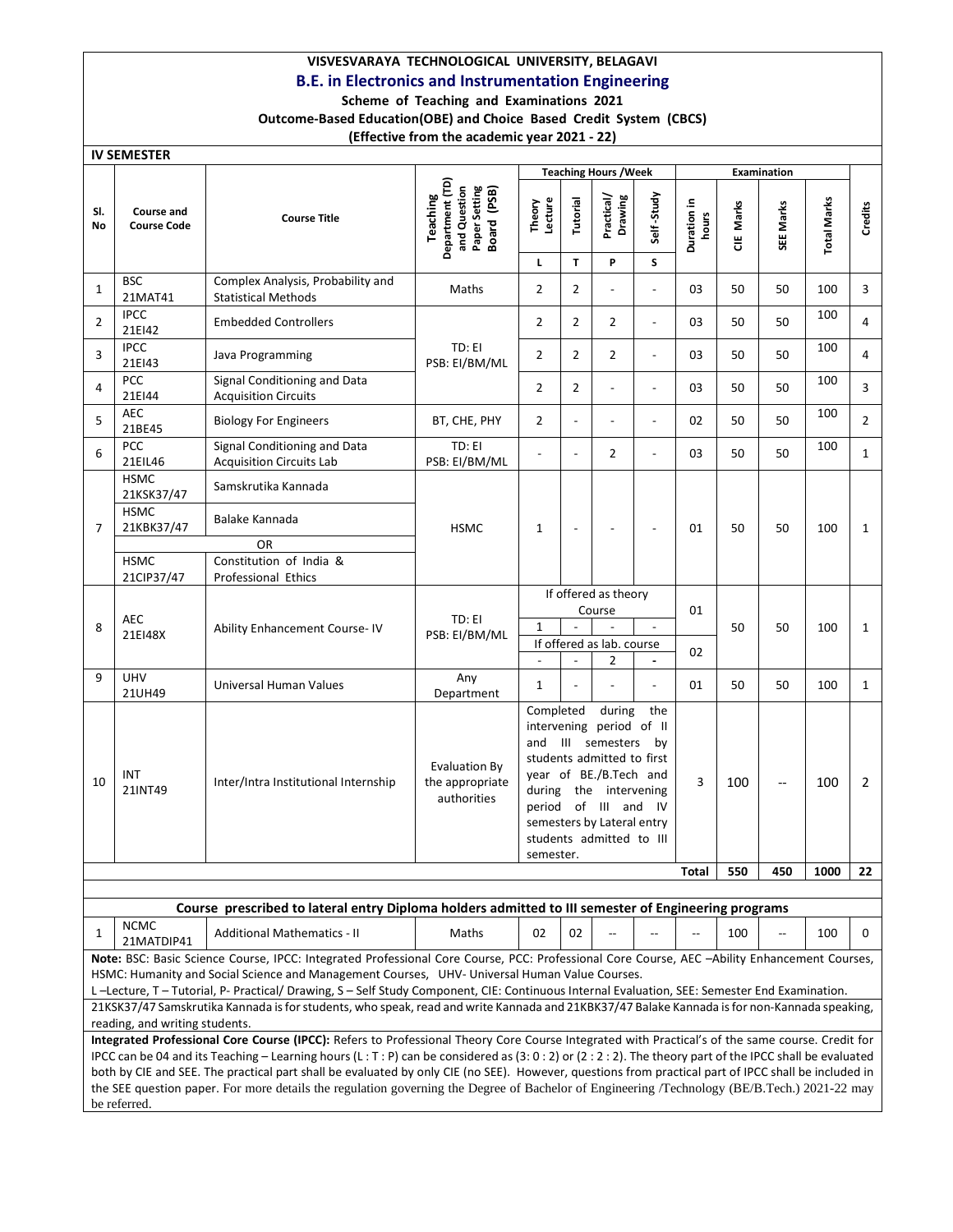### Non-Credit Mandatory Course (NCMC):

### Additional Mathematics - II:

(1) Lateral entry Diploma holders admitted to III semester of B.E/B.Tech., shall attend the classes during the IV semester to complete all the formalities of the course and appear for the Continuous Internal Evaluation (CIE). In case, any student fails to register for the said course/fails to secure the minimum 40 % of the prescribed CIE marks, he/she shall be deemed to have secured an F grade. In such a case, the student has to fulfil the course requirements during subsequent semester/s to earn the qualifying CIE marks. These courses are slated for CIE only and have no SEE.

(2) Additional Mathematics I and II shall not be considered for vertical progression as well as for the calculation of SGPA and CGPA, but completion of the courses shall be mandatory for the award of degree.

(3) Successful completion of the course Additional Mathematics II shall be indicated as satisfactory in the grade card. Non-completion of the courses Additional Mathematics II shall be indicated as Unsatisfactory.

|         | <b>Ability Enhancement Course - IV</b> |         |                                                 |
|---------|----------------------------------------|---------|-------------------------------------------------|
| 21EI481 | Programming in MATLAB                  | 21EI483 | Signal Conditioning Lab using Pspice / MultiSIM |
| 21EI482 | Virtual Instrumentation using Lab View |         |                                                 |

#### Internship of 04 weeks during the intervening period of IV and V semesters; 21INT68 Innovation/ Entrepreneurship/ Societal based Internship.

(1) All the students shall have to undergo a mandatory internship of 04 weeks during the intervening period of IV and V semesters. The internship shall be slated for CIE only and will not have SEE. The letter grade earned through CIE shall be included in the VI semester grade card. The internship shall be considered as a head of passing and shall be considered for vertical progression and for the award of degree. Those, who do not take up / complete the internship shall be considered under F (fail) grade and shall have to complete during subsequently after satisfying the internship requirements.

(2) Innovation / Entrepreneurship Internship shall be carried out at industry, State and Central Government / Non-government organizations (NGOs), micro, small, and medium enterprise (MSMEs), Innovation centres or Incubation centres. Innovation need not be a single major breakthrough; it can also be a series of small or incremental changes. Innovation of any kind can also happen outside of the business world.

Entrepreneurship internships offers a chance to gain hands on experience in the world of entrepreneurship and helps to learn what it takes to run a small entrepreneurial business by performing intern duties with an established company. This experience can then be applied to future business endeavours. Start-ups and small companies are a preferred place to learn the business tack ticks for future entrepreneurs as learning how a small business operates will serve the intern well when he/she manages his/her own company. Entrepreneurship acts as a catalyst to open the minds to creativity and innovation. Entrepreneurship internship can be from several sectors, including technology, small and medium-sized, and the service sector.

### (3) Societal or social internship.

Urbanization is increasing on a global scale; and yet, half the world's population still resides in rural areas and is devoid of many things that urban population enjoy. Rural internship is a work-based activity in which students will have a chance to solve/reduce the problems of the rural place for better living.

As proposed under the AICTE rural internship programme, activities under Societal or social internship, particularly in rural areas, shall be considered for 40 points under AICTE activity point programme.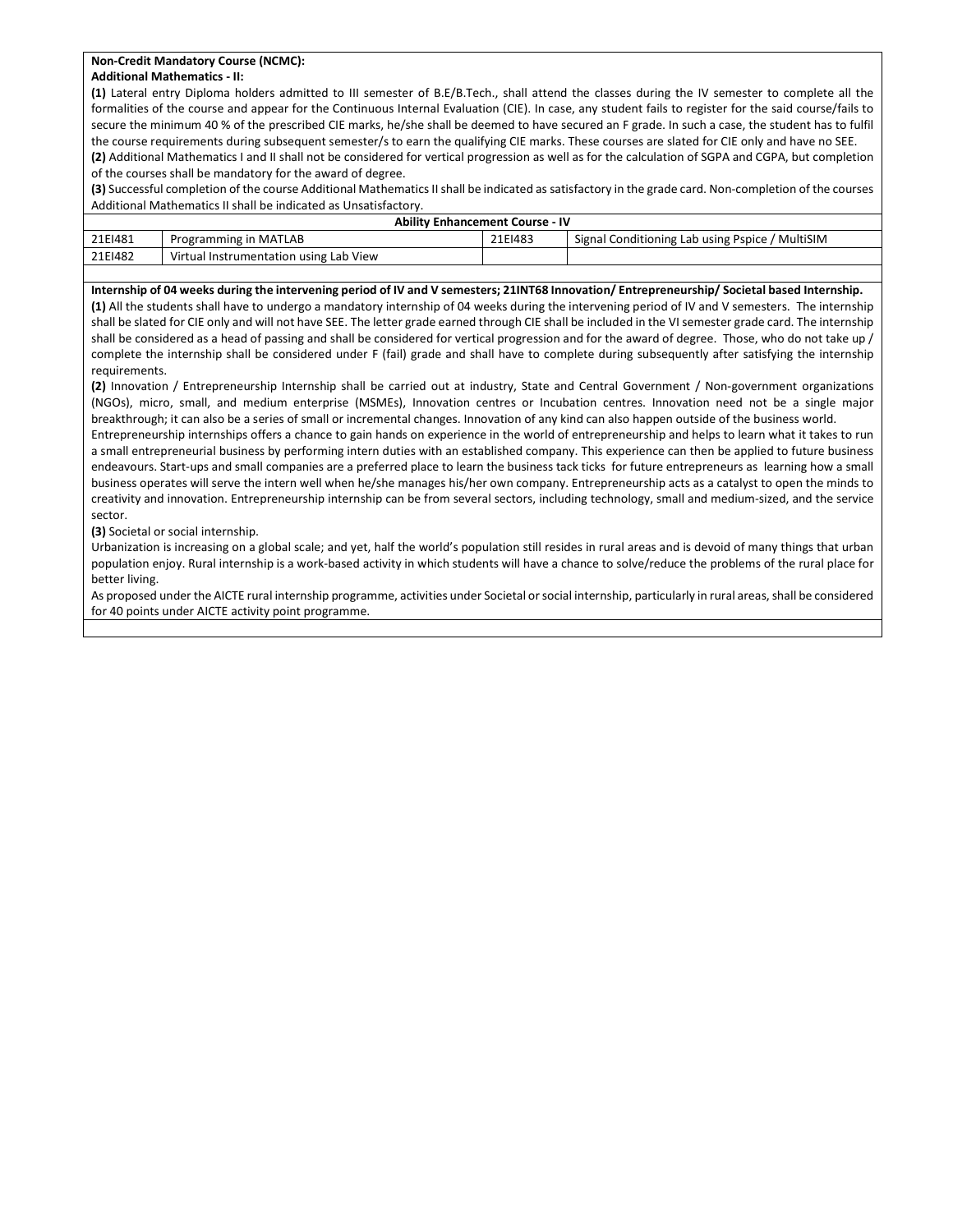# VISVESVARAYA TECHNOLOGICAL UNIVERSITY, BELAGAVI

## B.E. in Electronics and Instrumentation Engineering

### Scheme of Teaching and Examinations 2021 Outcome Based Education(OBE) and Choice Based Credit System (CBCS)

## (Effective from the academic year 2021 - 22)

|  |  | <b>V SEMESTER</b> |
|--|--|-------------------|
|--|--|-------------------|

|                |                                         |                                                                                                                                                |                                                                                       |                   | <b>Teaching Hours / Week</b> |                              |                |                                          |           | <b>Examination</b> |                    |                |
|----------------|-----------------------------------------|------------------------------------------------------------------------------------------------------------------------------------------------|---------------------------------------------------------------------------------------|-------------------|------------------------------|------------------------------|----------------|------------------------------------------|-----------|--------------------|--------------------|----------------|
| SI.<br>No      | <b>Course and</b><br><b>Course Code</b> | <b>Course Title</b>                                                                                                                            | Department (TD)<br>Paper Setting<br>(PSB)<br>and Question<br>Teaching<br><b>Board</b> | Theory<br>Lecture | Tutorial                     | Practical/<br>Drawing        | Self-Study     | Duration in<br>hours                     | CIE Marks | SEE Marks          | <b>Total Marks</b> | Credits        |
|                |                                         |                                                                                                                                                |                                                                                       | L                 | T.                           | P                            | S              |                                          |           |                    |                    |                |
| 1              | <b>PCC</b><br>21EI51                    | <b>Process Instrumentation</b>                                                                                                                 |                                                                                       | $\overline{2}$    | $\overline{2}$               | $\overline{a}$               | $\overline{a}$ | 03                                       | 50        | 50                 | 100                | 3              |
| $\overline{2}$ | <b>IPCC</b><br>21EI52                   | Fundamentals of Signals and DSP                                                                                                                | TD: EI                                                                                | $\overline{2}$    | $\overline{2}$               | $\overline{2}$               | $\overline{a}$ | 03                                       | 50        | 50                 | 100                | 4              |
| 3              | <b>PCC</b><br>21EI53                    | <b>ARM Processor</b>                                                                                                                           | PSB: EI/BM/ML                                                                         | $\overline{2}$    | $\overline{2}$               | $\overline{a}$               | $\overline{a}$ | 03                                       | 50        | 50                 | 100                | 3              |
| 4              | <b>PCC</b><br>21EI54                    | <b>Control Systems</b>                                                                                                                         |                                                                                       | $\overline{2}$    | $\overline{2}$               | $\overline{a}$               | $\overline{a}$ | 03                                       | 50        | 50                 | 100                | 3              |
| 5              | <b>PCC</b><br>21EIL55                   | <b>ARM Processor Lab</b>                                                                                                                       |                                                                                       |                   |                              | $\overline{2}$               |                | 03                                       | 50        | 50                 | 100                | $\mathbf{1}$   |
| 6              | <b>AEC</b><br>21XX56                    | Research Methodology &<br><b>Intellectual Property Rights</b>                                                                                  | TD: Any Dept.<br>PSB: As<br>identified by<br>University                               | $\overline{2}$    |                              |                              |                | 02                                       | 50        | 50                 | 100                | $\overline{2}$ |
| $\overline{7}$ | <b>HSMC</b><br>21CIV57                  | <b>Environmental Studies</b>                                                                                                                   | TD:<br>CV/ENV/CHE/BT<br>PSB: CV                                                       | $\mathbf{1}$      |                              |                              |                | $\mathbf{1}$                             | 50        | 50                 | 100                | $\mathbf{1}$   |
|                |                                         |                                                                                                                                                | TD: EI                                                                                |                   |                              | If offered as Theory courses |                | 01                                       |           |                    |                    |                |
| 8              | <b>AEC</b>                              | Ability Enhancement Course-V                                                                                                                   | PSB: EI/BM/ML                                                                         | $\mathbf{1}$      |                              |                              |                |                                          | 50        | 50                 | 100                | $\mathbf{1}$   |
|                | 21EI58X                                 |                                                                                                                                                |                                                                                       |                   |                              | If offered as lab. courses   |                | 02                                       |           |                    |                    |                |
|                |                                         |                                                                                                                                                |                                                                                       |                   |                              | $\mathfrak{p}$               |                |                                          | 400       | 400                | 800                | 18             |
|                |                                         |                                                                                                                                                | Ability Enhancement Course - V                                                        |                   |                              |                              |                | Total                                    |           |                    |                    |                |
| 21EI581        |                                         | Arduino and Raspberry Pi Lab                                                                                                                   |                                                                                       | 21EI583           |                              |                              |                | Octave / Scilab for Signal Analysis Lab  |           |                    |                    |                |
| 21EI582        |                                         | Internet of Things                                                                                                                             |                                                                                       | 21EI584           |                              |                              |                | OpenPLC / Ladder Diagram Programming Lab |           |                    |                    |                |
|                |                                         |                                                                                                                                                |                                                                                       |                   |                              |                              |                |                                          |           |                    |                    |                |
|                |                                         | Note: BSC: Basic Science Course, BCC: Professional Core Course, IBCC: Integrated Professional Core Course, AEC -Ability Enhancement Course INT |                                                                                       |                   |                              |                              |                |                                          |           |                    |                    |                |

asic Science Course, PCC: Professional Core Course, IPCC: Integrated Professional Core Course, AEC –Ability Enhancement Course INT –Internship, HSMC: Humanity and Social Science & Management Courses.

L –Lecture, T – Tutorial, P- Practical/ Drawing, S – Self Study Component, CIE: Continuous Internal Evaluation, SEE: Semester End Examination. Integrated Professional Core Course (IPCC): refers to Professional Theory Core Course Integrated with Practical of the same course. Credit for IPCC can be 04 and its Teaching - Learning hours (L : T : P) can be considered as (3 : 0 : 2) or (2 : 2 : 2). Theory part of the IPCC shall be evaluated both by CIE and SEE. The practical part shall be evaluated by CIE only and there shall be no SEE. For more details the regulation governing the Degree of Bachelor of Engineering /Technology (BE/B.Tech.) 2021-22 may be referred.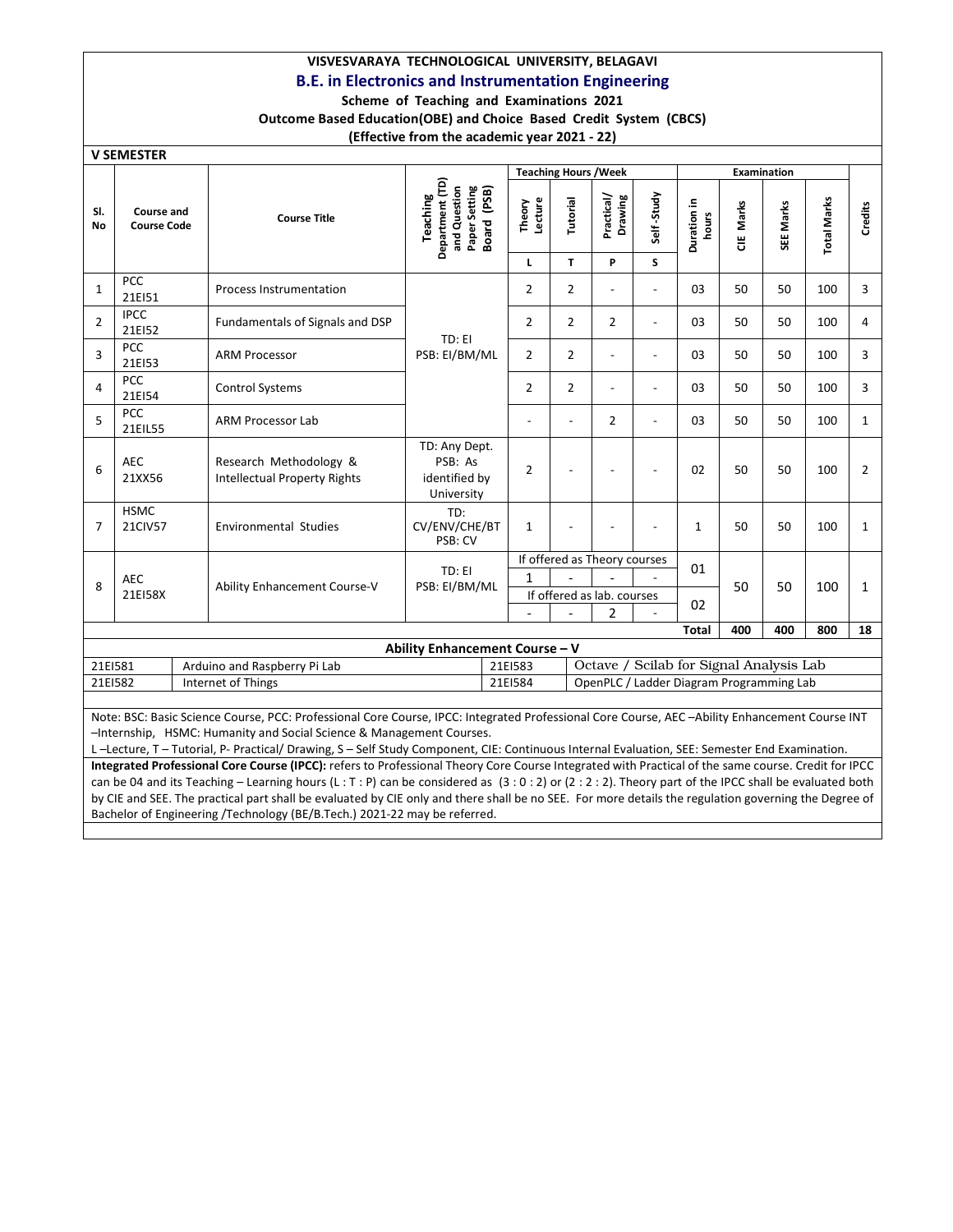### VISVESVARAYA TECHNOLOGICAL UNIVERSITY, BELAGAVI B.E. in Electronics and Instrumentation Engineering

### Scheme of Teaching and Examinations 2021

Outcome-Based Education(OBE) and Choice Based Credit System (CBCS)

### (Effective from the academic year 2021 - 22)

|                | <u>VI SEIVIESTEK</u>             |                                                           |                                                                                       |                                                                                                        |                |                       |                          |                          |            |                          |                    |                |
|----------------|----------------------------------|-----------------------------------------------------------|---------------------------------------------------------------------------------------|--------------------------------------------------------------------------------------------------------|----------------|-----------------------|--------------------------|--------------------------|------------|--------------------------|--------------------|----------------|
|                |                                  |                                                           |                                                                                       | <b>Teaching Hours / Week</b>                                                                           |                |                       |                          |                          |            | <b>Examination</b>       |                    |                |
| SI.<br>No      | Course and<br><b>Course Code</b> | <b>Course Title</b>                                       | Department (TD)<br>Paper Setting<br>and Question<br>(PSB)<br>Teaching<br><b>Board</b> | Lecture<br>Theory                                                                                      | Tutorial       | Practical/<br>Drawing | Self-Study               | Duration in<br>hours     | Marks<br>쁭 | SEE Marks                | <b>Total Marks</b> | Credits        |
|                |                                  |                                                           |                                                                                       | L                                                                                                      | T              | P                     | S                        |                          |            |                          |                    |                |
| $\mathbf{1}$   | <b>HSMC</b><br>21EI61            | Technological Innovation<br>Management & Entrepreneurship |                                                                                       | 2                                                                                                      | 2              |                       | $\overline{\phantom{a}}$ | 03                       | 50         | 50                       | 100                | 3              |
| $\overline{2}$ | <b>IPCC</b><br>21EI62            | <b>Process Control Systems</b>                            |                                                                                       | 2                                                                                                      | 2              | $\overline{2}$        | ٠                        | 03                       | 50         | 50                       | 100                | 4              |
| 3              | <b>PCC</b><br>21EI63             | PLC, DCS and SCADA in Process<br>Automation               | TD: EI                                                                                | $\overline{2}$                                                                                         | 2              |                       |                          | 03                       | 50         | 50                       | 100                | 3              |
| 4              | <b>PEC</b><br>21EI64X            | <b>Professional Elective Course-I</b>                     | PSB:<br>EI/BM/ML                                                                      | $\overline{2}$                                                                                         | $\overline{2}$ |                       | $\overline{a}$           | 03                       | 50         | 50                       | 100                | 3              |
| 5              | <b>OEC</b><br>21E165X            | Open Elective Course-I                                    |                                                                                       | $\overline{2}$                                                                                         | $\overline{2}$ |                       | ٠                        | 03                       | 50         | 50                       | 100                | 3              |
| 6              | <b>PCC</b><br>21EIL66            | <b>Process Control and Virtual</b><br>Instrumentation Lab |                                                                                       |                                                                                                        |                | $\overline{2}$        |                          | 0 <sup>3</sup>           | 50         | 50                       | 100                | $\mathbf{1}$   |
| $\overline{7}$ | MP<br>21EIMP67                   | Mini Project                                              | Two contact hours /week for interaction                                               |                                                                                                        |                |                       |                          | $\overline{\phantom{a}}$ | 100        | $\overline{\phantom{a}}$ | 100                | $\overline{2}$ |
| 8              | <b>INT</b><br>21INT68            | Innovation/Entrepreneurship/<br>Societal Internship       |                                                                                       | between the faculty and students.<br>Completed during the intervening period of IV<br>and V semesters. |                |                       |                          |                          | 100        | --                       | 100                | 3              |
|                |                                  |                                                           |                                                                                       |                                                                                                        |                |                       |                          | Total                    | 500        | 300                      | 800                | 22             |

|         | <b>Professional Elective - I</b>          |         |                                        |  |  |  |  |  |  |
|---------|-------------------------------------------|---------|----------------------------------------|--|--|--|--|--|--|
| 21E1641 | Scientific and Analytical Instrumentation | 21EI644 | <b>Computer Communication Networks</b> |  |  |  |  |  |  |
| 21EI642 | Analog and Digital Communication Systems  | 21EI645 | <b>Robotics and Automation</b>         |  |  |  |  |  |  |
| 21EI643 | VLSI Design                               |         |                                        |  |  |  |  |  |  |
|         |                                           |         |                                        |  |  |  |  |  |  |

|         | Open Elective – I: Offered by the Department to other Department Students |         |                                       |  |  |  |  |  |  |
|---------|---------------------------------------------------------------------------|---------|---------------------------------------|--|--|--|--|--|--|
| 21EI651 | Measurements, Instrumentation and Transducers                             | 21EI653 | Optical Instrumentation               |  |  |  |  |  |  |
| 21E1652 | Analytical Instrumentation                                                | 21EI654 | Avionics and Aircraft Instrumentation |  |  |  |  |  |  |

Note: HSMC: Humanity and Social Science & Management Courses, IPCC: Integrated Professional Core Course, PCC: Professional Core Course, PEC: Professional Elective Courses, OEC–Open Elective Course, MP –Mini Project, INT –Internship.

L – Lecture, T – Tutorial, P - Practical / Drawing, S – Self Study Component, CIE: Continuous Internal Evaluation, SEE: Semester End Examination.

Integrated Professional Core Course (IPCC): Refers to Professional Theory Core Course Integrated with Practical of the same course. Credit for IPCC can be 04 and its Teaching – Learning hours (L : T : P) can be considered as (3 : 0 : 2) or (2 : 2 : 2). The theory part of the IPCC shall be evaluated both by CIE and SEE. The practical part shall be evaluated by CIE only and there shall be no SEE. For more details, the regulation governing the Degree of Bachelor of Engineering /Technology (BE/B.Tech) 2021-22 may be referred.

### Professional Elective Courses (PEC):

A professional elective (PEC) course is intended to enhance the depth and breadth of educational experience in the Engineering and Technology curriculum. Multidisciplinary courses that are added supplement the latest trend and advanced technology in the selected stream of engineering. Each group will provide an option to select one course out of five courses. The minimum students' strength for offering professional electives is 10. However, this conditional shall not be applicable to cases where the admission to the programme is less than 10.

### Open Elective Courses:

Students belonging to a particular stream of Engineering and Technology are not entitled for the open electives offered by their parent Department. However, they can opt an elective offered by other Departments, provided they satisfy the prerequisite condition if any. Registration to open electives shall be documented under the guidance of the Program Coordinator/ Advisor/Mentor.

Selection of an open elective shall not be allowed if,

(i) The candidate has studied the same course during the previous semesters of the program.

(ii) The syllabus content of open electives is similar to that of the Departmental core courses or professional electives.

(iii) A similar course, under any category, is prescribed in the higher semesters of the program.

In case, any college is desirous of offering a course (not included in the Open Elective List of the University) from streams such as Law, Business (MBA), Medicine, Arts, Commerce, etc., can seek permission, at least one month before the commencement of the semester, from the University by submitting a copy of the syllabus along with the details of expertise available to teach the same in the college.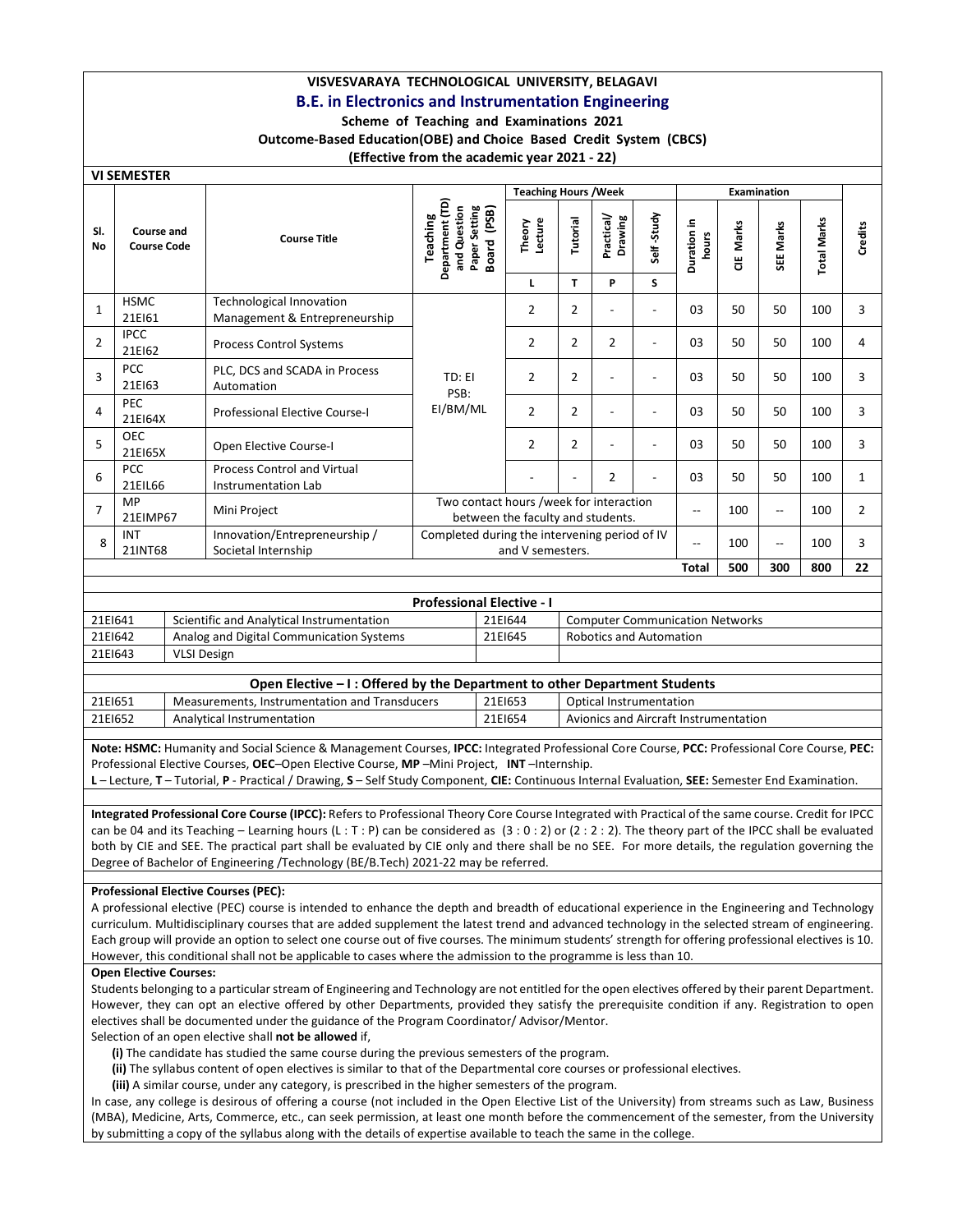The minimum students' strength for offering open electives is 10. However, this conditional shall not be applicable to cases where the admission to the programme is less than 10.

Mini-project work: Mini Project is a laboratory-oriented course which will provide a platform to students to enhance their practical knowledge and skills by the development of small systems/applications.

Based on the ability/abilities of the student/s and recommendations of the mentor, a single discipline or a multidisciplinary Mini- project can be assigned to an individual student or to a group having not more than 4 students.

#### CIE procedure for Mini-project:

(i) Single discipline: The CIE marks shall be awarded by a committee consisting of the Head of the concerned Department and two faculty members of the Department, one of them being the Guide. The CIE marks awarded for the Mini-project work shall be based on the evaluation of project report, project presentation skill, and question and answer session in the ratio of 50:25:25. The marks awarded for the project report shall be the same for all the batch mates.

(ii) Interdisciplinary: Continuous Internal Evaluation shall be group-wise at the college level with the participation of all the guides of the project. The CIE marks awarded for the Mini-project shall be based on the evaluation of project report, project presentation skill, and question and answer session in the ratio 50:25:25. The marks awarded for the project report shall be the same for all the batch mates.

### No SEE component for Mini-Project.

### VII semester Class work and Research Internship /Industry Internship (21INT82)

### Swapping Facility

Institutions can swap VII and VIII Semester Scheme of Teaching and Examinations to accommodate research internship/ industry internship after the VI semester.

(2) Credits earned for the courses of VII and VIII Semester Scheme of Teaching and Examinations shall be counted against the corresponding semesters whether VII or VIII semester is completed during the beginning of IV year or later part of IV year of the program. Elucidation:

At the beginning of IV year of the programme i.e., after VI semester, VII semester class work and VIII semester Research Internship /Industrial Internship shall be permitted to be operated simultaneously by the University so that students have ample opportunity for internship. In other words, a good percentage of the class shall attend VII semester class work and similar percentage of others shall attend to Research Internship or Industrial Internship.

Research/Industrial Internship shall be carried out at an Industry, NGO, MSME, Innovation centre, Incubation centre, Start-up, Centres of Excellence (CoE), Study Centre established in the parent institute and /or at reputed research organizations / institutes. The internship can also be rural internship.

The mandatory Research internship /Industry internship is for 24 weeks. The internship shall be considered as a head of passing and shall be considered for the award of degree. Those, who do not take up/complete the internship shall be declared fail and shall have to complete during the subsequent University examination after satisfying the internship requirements.

### INT21INT82 Research Internship / Industry Internship / Rural Internship

Research internship: A research internship is intended to offer the flavour of current research going on in the research field. It helps students get familiarized with the field and imparts the skill required for carrying out research.

Industry internship: Is an extended period of work experience undertaken by students to supplement their degree for professional development. It also helps them learn to overcome unexpected obstacles and successfully navigate organizations, perspectives, and cultures. Dealing with contingencies helps students recognize, appreciate, and adapt to organizational realities by tempering their knowledge with practical constraints.

Rural internship: A long-term goal, as proposed under the AICTE rural internship programme, shall be counted as rural internship activity.

The student can take up Interdisciplinary Research Internship or Industry Internship.

The faculty coordinator or mentor has to monitor the students' internship progress and interact with them to guide for the successful completion of the internship.

The students are permitted to carry out the internship anywhere in India or abroad. University shall not bear any expenses incurred in respect of internship.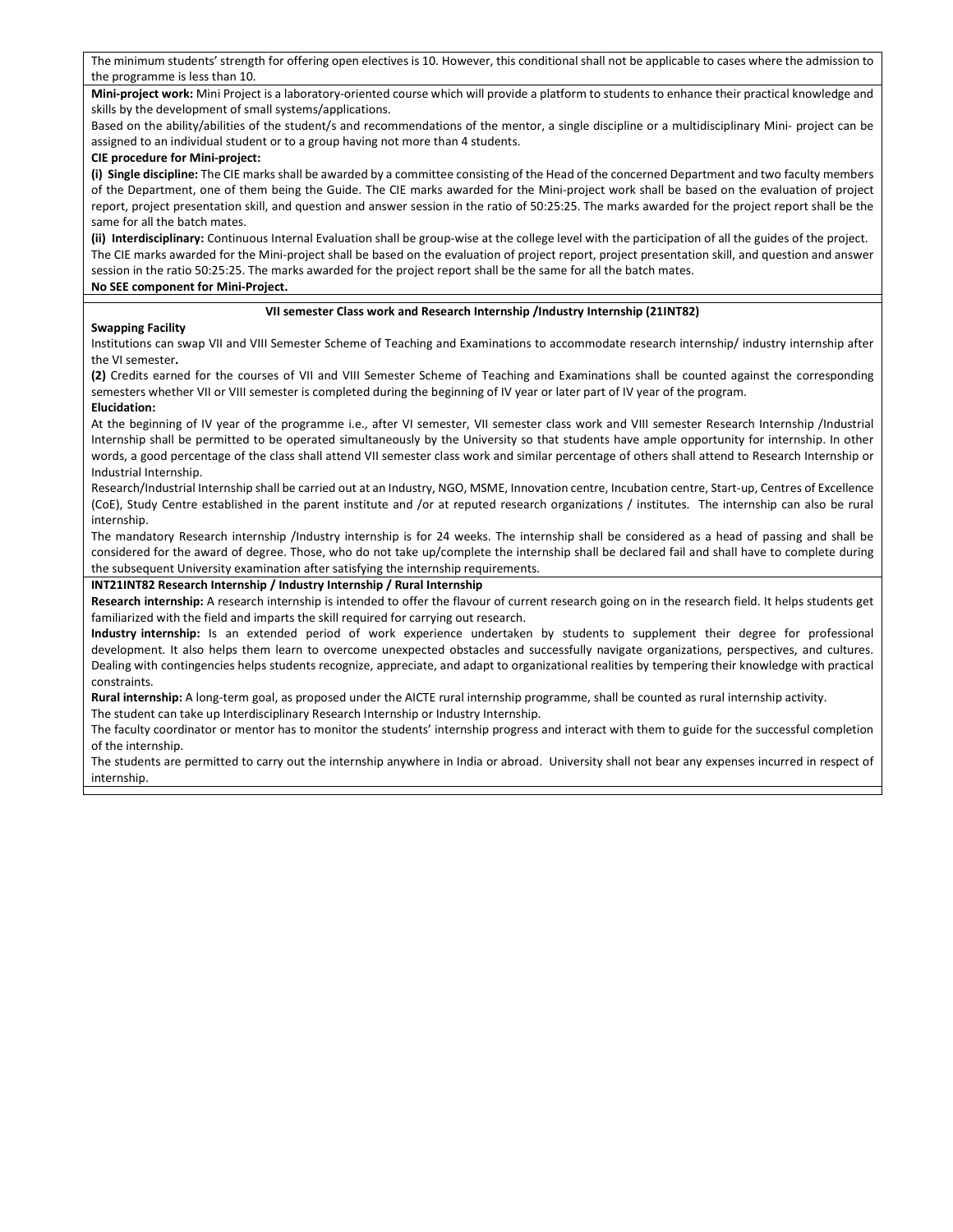## VISVESVARAYA TECHNOLOGICAL UNIVERSITY, BELAGAVI B.E. in Electronics and Instrumentation Engineering

## Scheme of Teaching and Examinations 2021

Outcome Based Education(OBE) and Choice Based Credit System (CBCS)

## (Effective from the academic year 2021 - 22)

| <b>Swappable VII and VIII SEMESTER</b> |  |
|----------------------------------------|--|
| <b>VII SEMESTER</b>                    |  |

|                  | <b>VII SEMESTER</b>                     |        |                                                   |                                                                                                                   |                              |                              |                                                   |                     |                                   |           |                |                    |                |
|------------------|-----------------------------------------|--------|---------------------------------------------------|-------------------------------------------------------------------------------------------------------------------|------------------------------|------------------------------|---------------------------------------------------|---------------------|-----------------------------------|-----------|----------------|--------------------|----------------|
|                  |                                         |        |                                                   |                                                                                                                   |                              | <b>Teaching Hours / Week</b> |                                                   |                     |                                   |           | Examination    |                    |                |
| SI.<br><b>No</b> | <b>Course and</b><br><b>Course Code</b> |        | <b>Course Title</b>                               | Department (TD)<br>and Question<br>Paper Setting<br>Board (PSB)<br>Teaching                                       | Theory<br>Lecture            | <b>Tutorial</b>              | Practical/<br>Drawing                             | Self-Study          | Duration in<br>hours              | CIE Marks | SEE Marks      | <b>Total Marks</b> | Credits        |
| $\mathbf{1}$     | PCC<br>21EI71                           |        | <b>Biomedical Instrumentation</b>                 |                                                                                                                   | Г<br>$\overline{2}$          | T<br>$\overline{2}$          | P<br>$\overline{a}$                               | S<br>$\overline{a}$ | 3                                 | 50        | 50             | 100                | 3              |
| $\overline{2}$   | PCC<br>21EI72                           |        | Lasers and Optical<br>Instrumentation             | TD: EI                                                                                                            | $\mathbf{1}$                 | $\overline{2}$               | $\overline{a}$                                    | $\overline{a}$      | 3                                 | 50        | 50             | 100                | $\overline{2}$ |
| $\overline{3}$   | <b>PEC</b><br>21EI73X                   |        | Professional Elective Course-II                   | PSB:<br>EI/BM/ML                                                                                                  | $\overline{2}$               | $\overline{2}$               | $\overline{a}$                                    | $\overline{a}$      | 3                                 | 50        | 50             | 100                | 3              |
| $\overline{4}$   | <b>PEC</b><br>21EI74X                   |        | Professional Elective Course-III                  |                                                                                                                   | $\overline{2}$               | $\overline{2}$               | $\overline{a}$                                    | $\overline{a}$      | 3                                 | 50        | 50             | 100                | 3              |
| 5                | <b>OEC</b><br>21EI75X                   |        | Open Elective Course-II                           |                                                                                                                   | $\overline{2}$               | $\overline{2}$               |                                                   |                     | 3                                 | 50        | 50             | 100                | 3              |
| 6                | Project<br>21EIP76                      |        | Project Work                                      | Two contact hours /week for interaction<br>between the faculty and students.                                      |                              |                              |                                                   | 3                   | 100                               | 100       | 200            | 10                 |                |
|                  |                                         |        |                                                   |                                                                                                                   |                              |                              |                                                   |                     | <b>Total</b>                      | 350       | 350            | 700                | 24             |
|                  | <b>VIII SEMESTER</b>                    |        |                                                   |                                                                                                                   |                              |                              |                                                   |                     |                                   |           |                |                    |                |
|                  |                                         |        |                                                   |                                                                                                                   | <b>Teaching Hours / Week</b> |                              |                                                   |                     |                                   |           |                |                    |                |
|                  |                                         |        |                                                   |                                                                                                                   |                              |                              |                                                   |                     |                                   |           | Examination    |                    |                |
| SI.<br>No        | Course and<br><b>Course Code</b>        |        | <b>Course Title</b>                               | Department<br><b>Teaching</b>                                                                                     | Theory<br>Lecture            | Tutorial                     | Practical/<br>Drawing                             | Self-Study          | Duration in<br>hours              | CIE Marks | SEE Marks      | <b>Total Marks</b> | Credits        |
| $\mathbf{1}$     | Seminar                                 |        | <b>Technical Seminar</b>                          | One contact hour /week for interaction                                                                            | Г                            | T                            | P                                                 | S                   | $\overline{a}$                    | 100       | $\overline{a}$ | 100                | 01             |
| $\overline{2}$   | 21EI81<br><b>INT</b><br>21INT82         |        | Research Internship/ Industry<br>Internship       | between the faculty and students.<br>Two contact hours /week for interaction<br>between the faculty and students. |                              |                              |                                                   |                     | 03<br>(Batch<br>wise)             | 100       | 100            | 200                | 15             |
|                  |                                         | 21NS83 | National Service Scheme (NSS)                     | <b>NSS</b>                                                                                                        |                              |                              |                                                   |                     |                                   |           |                |                    |                |
| 3                | <b>NCMC</b>                             | 21PE83 | Physical Education (PE) (Sports<br>and Athletics) | PE                                                                                                                |                              |                              | Completed during the<br>intervening period of III |                     | $\overline{\phantom{a}}$          | 50        | 50             | 100                | 0              |
|                  |                                         | 21YO83 | Yoga                                              | Yoga                                                                                                              |                              |                              | semester to VIII semester.                        |                     |                                   |           |                |                    |                |
|                  |                                         |        |                                                   |                                                                                                                   |                              |                              |                                                   |                     | <b>Total</b>                      | 250       | 150            | 400                | 16             |
|                  |                                         |        |                                                   | <b>Professional Elective - II</b>                                                                                 |                              |                              |                                                   |                     |                                   |           |                |                    |                |
| 21EI731          |                                         |        | Aeronautical Instrumentation                      |                                                                                                                   | 21EI734                      |                              |                                                   |                     | <b>Medical Imaging Techniques</b> |           |                |                    |                |
| 21EI732          |                                         |        | <b>Biomedical Signal Processing</b>               |                                                                                                                   | 21EI735                      |                              | Industry 4.0 and IIoT                             |                     |                                   |           |                |                    |                |

| <b>Professional Elective - III</b> |                                                      |         |                                              |  |
|------------------------------------|------------------------------------------------------|---------|----------------------------------------------|--|
| 21EI741                            | Unit Operations & Industrial Process Instrumentation | 21EI744 | Neural Network and Fuzzy Logic Systems       |  |
| 21EI742                            | Instrumentation Buses and Industrial Data Networks   | 21EI745 | Artificial Intelligence and Machine Learning |  |
| 21EI743                            | Digital Image Processing                             |         |                                              |  |
|                                    |                                                      |         |                                              |  |